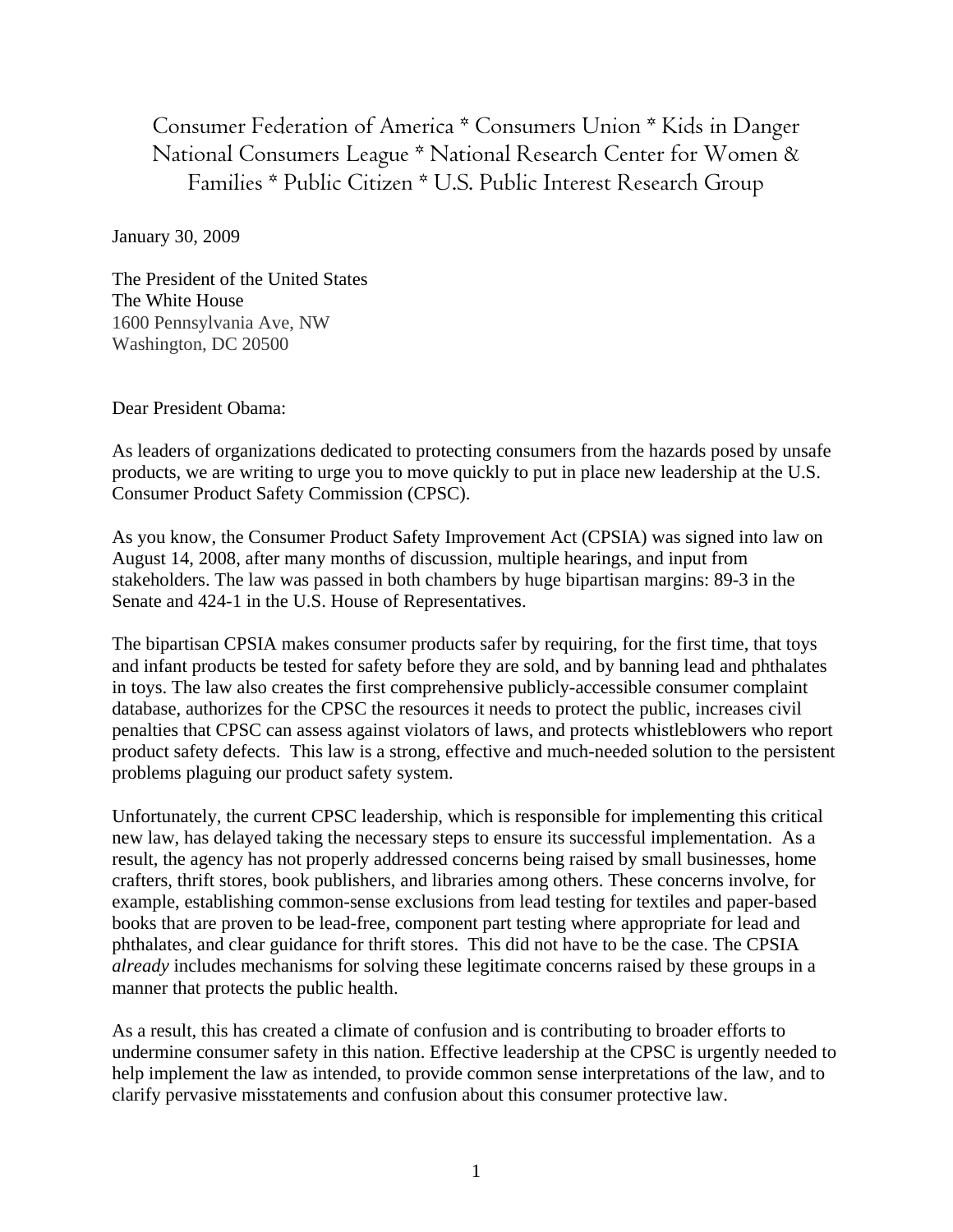Nominating a new Chairman of the CPSC is critical. The Chairman has direct command and control over all the nonpolitical career staff and all of the scientific, enforcement and communications apparatus of the Agency. The Chairman sets the agenda, directs the policies executed by the Agency, and manages the distribution of the Agency's resources. All of the offices and directorates of the Commission report to the Chair, either directly or through the office of the Executive Director. In addition, quick action is necessary is because the current acting chair remains in that position until a new nominee is confirmed.

As you know, the CPSC has been underfunded and understaffed for too long. We urge you to move expeditiously to nominate a strong chairperson to the CPSC with product safety expertise who can implement the critical new product safety law and begin to tackle the myriad of issues facing this agency.

Sincerely,

Stephen Brobeck Jim Guest Executive Director President Consumer Federation of America Consumers Union

V ancy H Lowles Lug Lund<br>Nancy Cowles Sally Greenberg

 Dr. Diana Zuckerman Joan Claybrook eickerne

President President National Research Center for Women Public Citizen & Families

Ander Delatte

Andre DeLattre Executive Director U.S. Public Interest Research Group

Join Soex

Executive Director Executive Director Kids in Danger National Consumers League